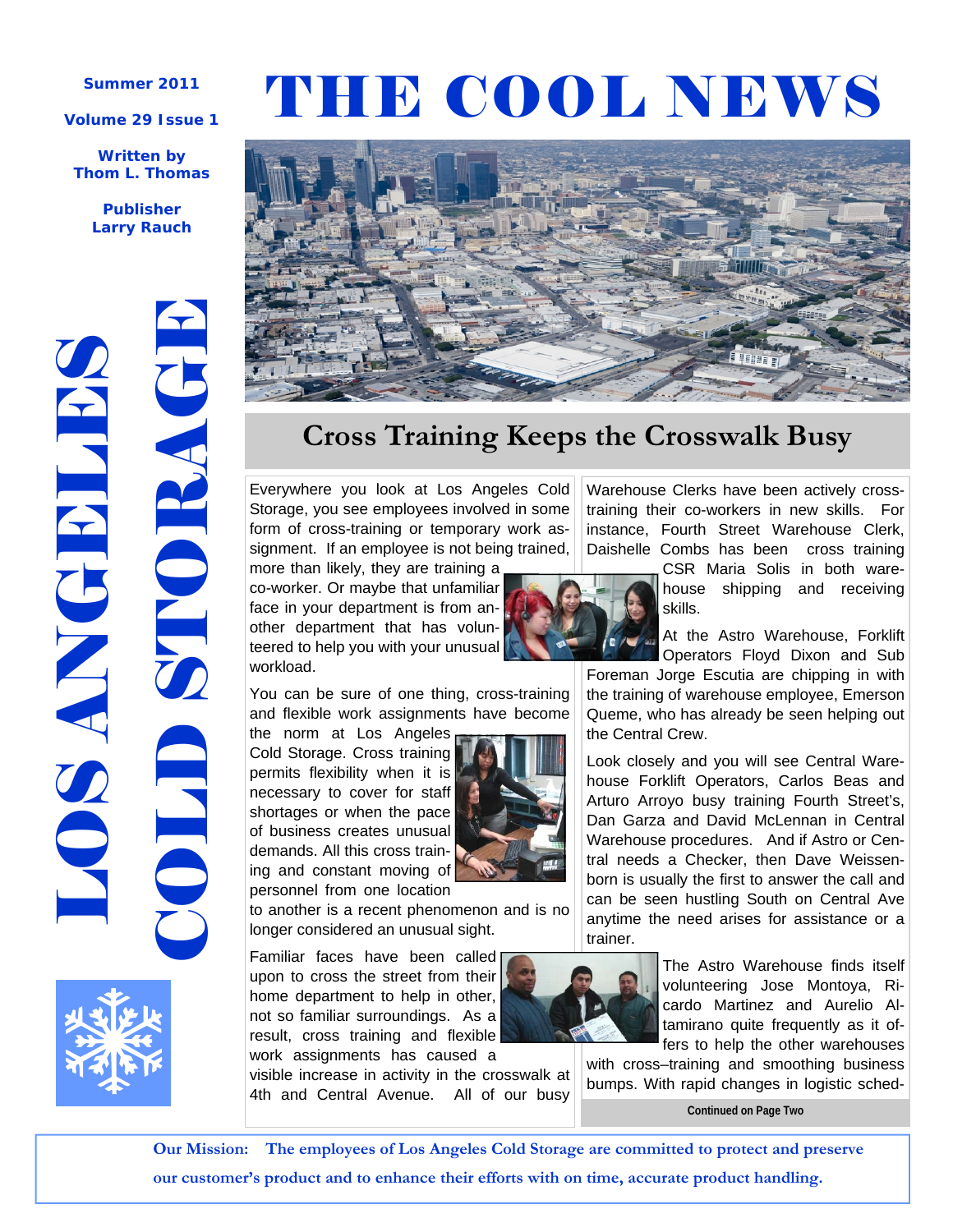# COOL NEWS SUMMER 2011 PAGE TWO

# **Cross Training Keeps the Crosswalk Busy Continued from the front page**

ules and customer demands for flexibility, we have found it important for our employees to be skilled company wide.

Just ask Mike Hamano, who was hired in 1974. Mike has worked at the Astro and Fourth Street warehouses for almost two decades and all of the sudden he finds himself

at the Central Warehouse helping his coworkers. Mike needed no more than a little refresher crosstraining and within minutes he was pushing orders out of Central like a pro. Ruben Gonzalez, 4th Street Forklift Operator is always the first to help out when Astro or Central puts out a call for help. And Jose Montoya is known for dropping everything and volunteering to help when the call goes out at one of the other warehouses. These long time employees know the job, have the

skills and are not afraid to help with cross training, order pulling or stacking freight. You name it, these guys can handle the job.

Safety training and industrial refrigeration cross training is almost second nature for the Operating Engineers. Operating Engineers can sometimes find themselves "Large and in Charge" and must be cross trained in all the technical tasks they perform during their daily responsibilities.

### **Frank Marquez "Lifetime Achievement"**

Frank Marquez, was nominated by his coworkers and won a coveted "2011 Lifetime Achievement" award from the Refrigiwear Company. In addition to receiving a plaque and special freezer clothing, Frank was honored with a

photo and his bio was printed in the 2011 Calendar that is published by Refrigiwear. The calendars are circulated all over the world, and now everyone knows how much we appreciate Frank!



**Larry Rauch and Jerry Fleetham of Refrigiwear congratulate Frank** 



# Renee Ross Says:

A good backup means I go forward



**LACS Employees pass in the crosswalk as they head off for more cross training.** 

Because an Engineer may work a late night, an early morning or a occasional weekend, the Engineers must remain cross trained as they frequently find a need to cover for each other's duties.

Engineer Pedro Robledo finds himself quite busy as he cross trains our new Engineer, Jesse Navia in forklift repair and pallet jack maintenance. But of course, then Chief Engineer Chris Samarin has to make sure Pedro gets the

> training he needs to expand his Operating Engineer duties. This is Cross Training Gone Wild!

> Chuck Gunther of our Regulatory Affairs Department walks the crosswalk frequently as he heads over to "364 South" to help Manager of Engineering John Scherer cross train his employees in RMP, Mechanical Integrity, Chemical Awareness and general safety.

> And you best not stand in front of the doorway when the call goes out for

Irma Arellanes or Isaac Urquidez to help at a warehouse office; you may get knocked over in the rush. Both clerks cover clerical staffing shortages in the warehouses when other employees attend cross training.

These are perfect examples of Flawless Execution and cross training at it's best. The face you see tomorrow morning may not be familiar, but the person helping you will certainly be friendly, helpful and knowledgeable.

# **Refrigiwear Clothing Co. Awards**<br>Jennifer Kaing is Our Newest Main Office CSR

A warm welcome is extended to Jennifer Kaing, the newest member of the Main Office Customer Ser-

vice team.

Jennifer joined LA Cold after working for a law firm and also helping her mother operate the family's Chinese food restaurant. Jennifer is trilingual and speaks English, TSU and Cantonese. After Jennifer told us



she saw LA Cold as an opportunity to learn and grow, we saw an opportunity too! "Welcome to our team Jennifer!"

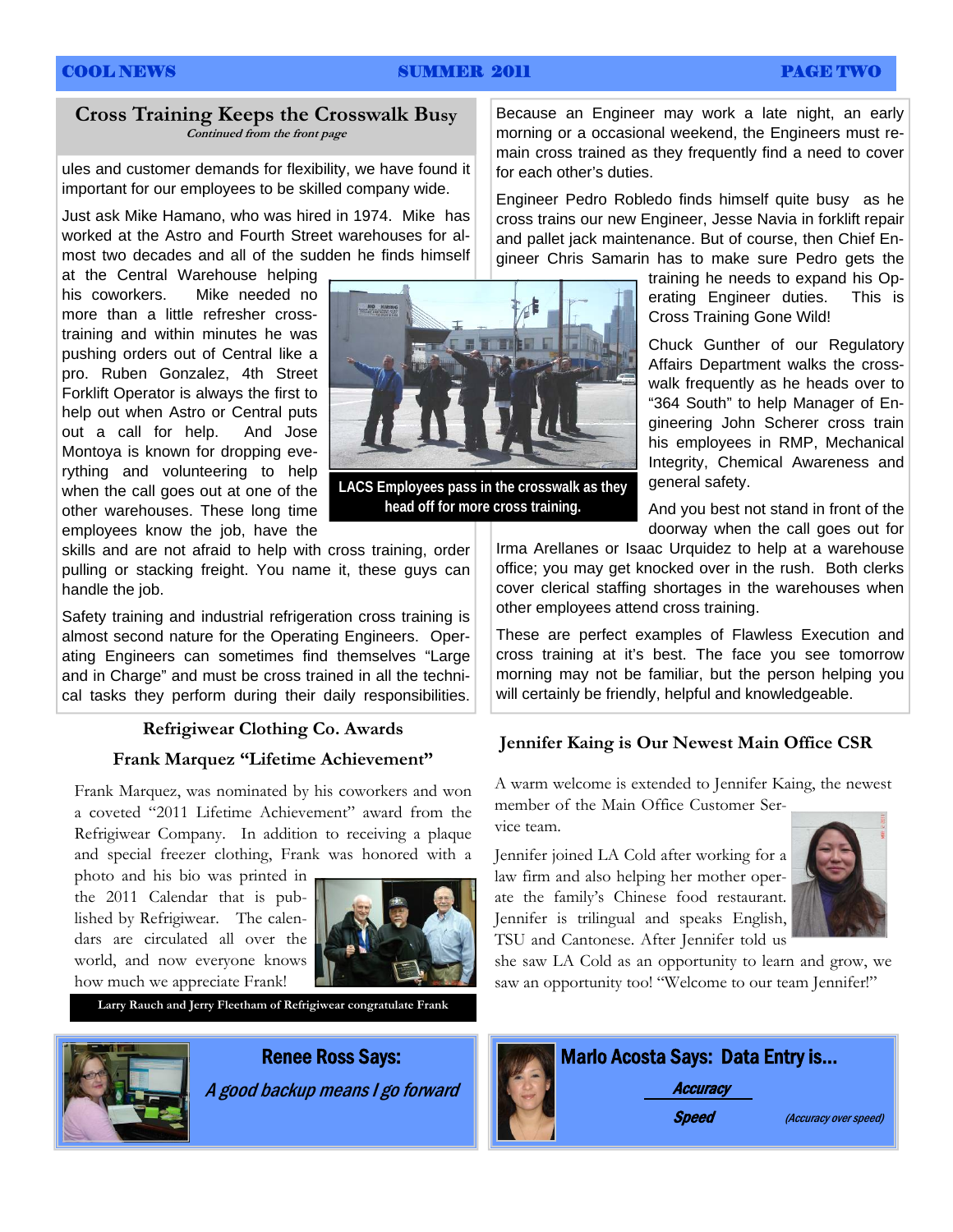# COOL NEWS SUMMER 2011 PAGE THREE

# **Working Safely Around Forklifts**

# **By Sam Reyes, Manager of Transportation**

**Maybe you are not a Forklift Operator and maybe you have never driven a pallet jack, but you do find yourself on the dock or in a freezer once in a while. Maybe you're escorting a customer, inspecting product, fixing a light or just taking a short cut as you travel from one work area to the next. Guess what? You are in a dangerous area.** 

**Unfortunately many of us don't think about the dangers we face as we perform our tasks in a material handling area. Trained and experienced forklift operators know the daily dangers and they know the limits of their machinery. They also know how important it is to watch out for you. Working near a forklift and pallet jack can be as dangerous as operating the equipment, so it is important for you to stay safe and watch for hazards as you perform tasks in a material handling work area.** 

**You need to remember these cautions:** 

- **Always work in designated areas only. Try to avoid working in an aisle or traffic area being used by material handling equipment. If you cannot avoid working in a traffic area, then be sure to post warning signs, safety cones and possibly park another forklift to block and protect your work space.**
- **Let all the forklift operators and the supervisors know you will be working in the area. You and the dock supervisor may be able to coordinate a work schedule that will allow you a safer time to perform your task.**
- **When walking near a parked forklift, be careful not to trip on the lowered forks and never walk under an elevated load of a forklift.**
- **Pay attention to what's going on around you. Our forklifts have quiet electric motors. Listen for horns and watch for flashing lights and remember the forklift has the right of way.**
- **Avoid taking shortcuts through forklift traffic areas. However, if it is necessary for you to walk through the freezers or walk down a busy dock, be sure to stop at every corner and look both ways, just as you would on the street.**

**Forklifts and pallet jacks are very agile. They travel fast, turn quickly and they back up frequently. Many times the operator is looking up while searching for product and as a result, the operator may not see you. Speak up and let the operator know you are in the area. Always remain a safe distance from any machine and assume the operator does not see you.** 



**Miguel Resendez Jr. drives carefully while Briana Hurley, USDC Inspector performs seafood inspections.** 

**And of course, never hitch a ride on a forklift or pallet jack and never participate in any horseplay around a forklift. Walk safe, work smart and keep your distance!** 



*"Success is doing ordinary things extraordinarily well" Thomas Edison*

 **After I read this quote, I realized how closely it defines what we do at Los Angeles Cold Storage. The concept is our days are filled with routine tasks and what often separates us from others is our attitude and the pride we bring to our jobs. This is what I would call our "Brand" or our identity which is defined as the specific product, service or business we perform. The LACS brand says; no matter what the task, we set a high standard and strive to accomplish it extraordinarily well.** 

 **There are numerous examples of this brand concept at LA Cold. For instance, in our warehouses, we maintain over a 99.8% accuracy rate. Everyday we move thousands of cartons and hundreds of orders and we do it with extraordinary precision. In the Main Office, where we process those orders, using literally thousands of key strokes a day, our accuracy rate is even higher. This is the "Brand" that sets us apart.** 

 **Individual employee performance is what drives our "Brand". For example, Erinn Castro, who customers constantly compliment,**  **is described by most of them as someone who is pleasant, efficient and just "gets it". Alicia Carrillo, who keeps her finger on the pulse of A/R, A/P, claims, and specialized customer service, is described by our customers as someone who "follows up and follows through". Jennifer Kim keeps dozens of customers up to date as she dispatches hundreds of containers a month to various warehouses, while at the same time juggling the demands of numerous marine terminals, freight forwarders and drayage contractors. This is understanding our "Brand".** 

 **Other examples of extraordinary contributions to our "Brand" include Gilberto Camacho, who checks, stacks, pulls orders and helps oversee our Central Warehouse. Also Engineers Pedro Robledo and Jesse Navia, both LACS "short timers", have quickly taken responsibility for maintaining an impressive uptime performance record of our refrigeration and material handling equipment. Finally, Daishelle "Shel" Combs had big shoes to fill when her predecessor left the company, but she stepped in and made an important transition seamless for our customers. All these employees are good examples of implementing our "Brand".** 

 **These are just a few of the many examples of our employees doing their jobs so extraordinarily well that our customers are repeatedly driven to compliment them.** 

 **When we all perform our ordinary tasks extraordinarily well, we achieve Thomas Edison's measure of success. In doing so, we exceed our customer's expectations and continue to build our brand as the leader in accurate, committed customer service. This is a brand everyone should want.**